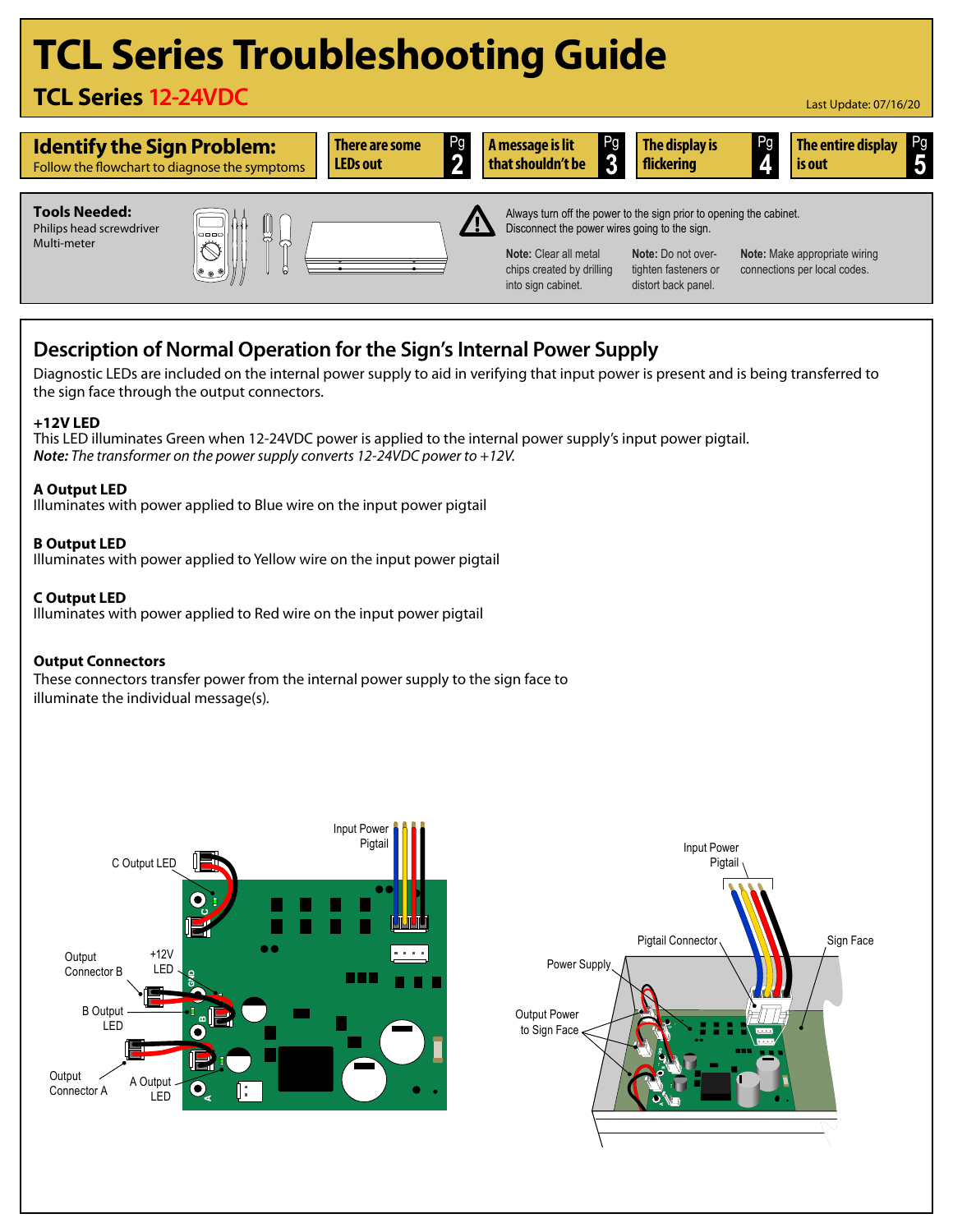## **Problem: There are some LEDs out**

## **TCL Series 12-24VDC**

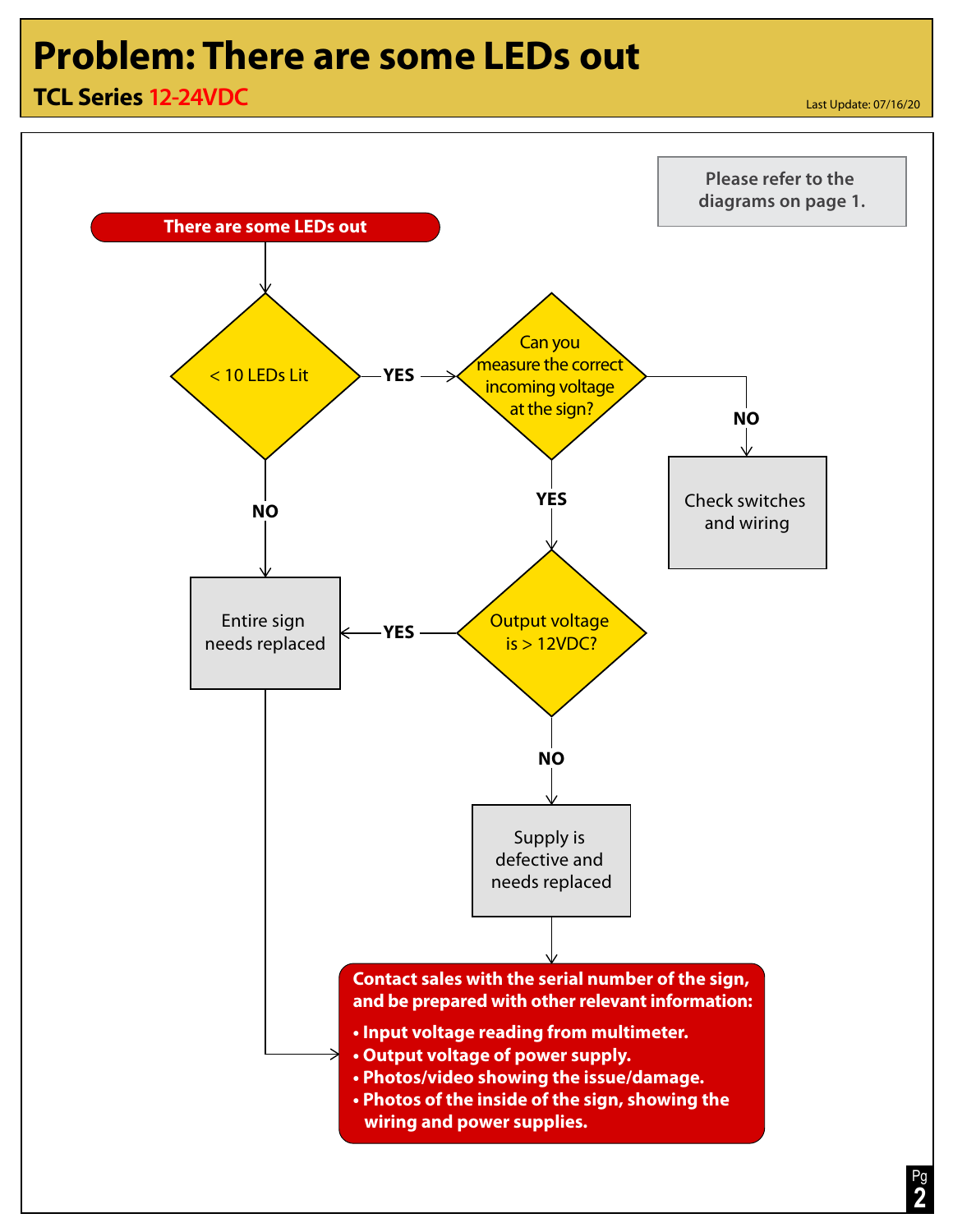## **Problem:A message is lit that shouldn't be**

## **TCL Series 12-24VDC**

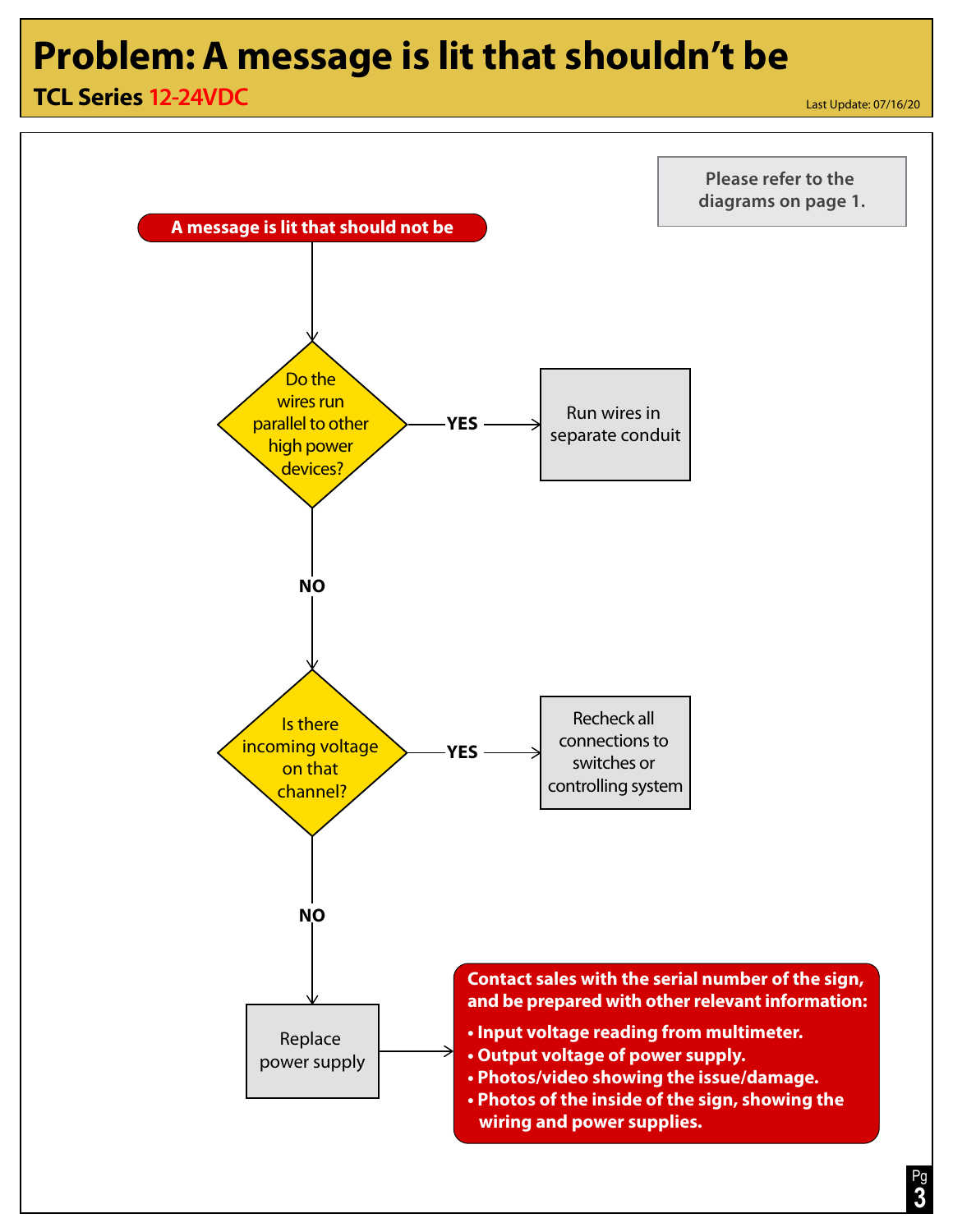# **Problem: Display is flickering**

## **TCL Series 12-24VDC**